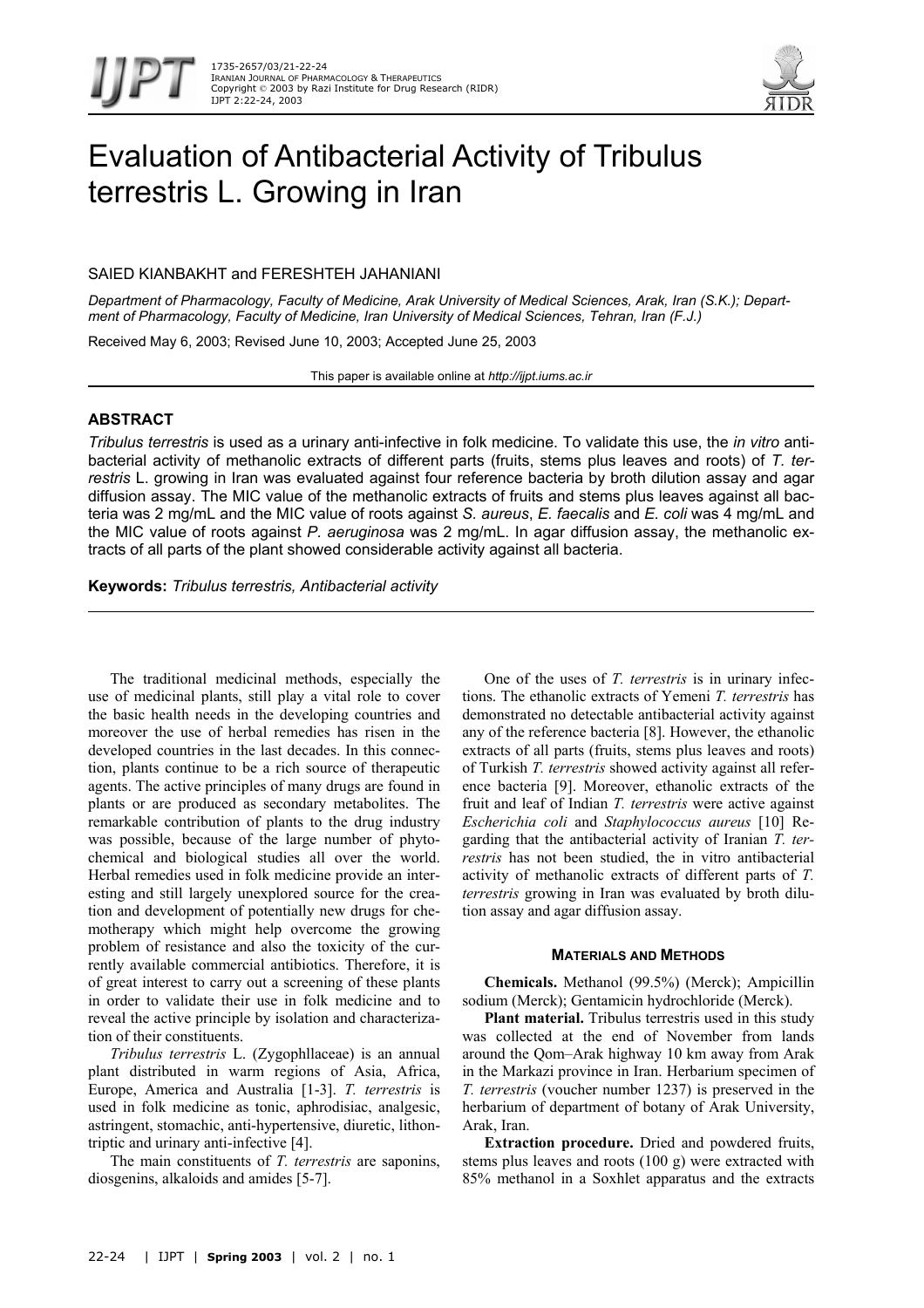### **Antibacterial Activity of** *Tribulus terrestris* **Growing in Iran** ijpt.iums.ac.ir | **23**

were dried in vacuo by a Heidolph model Laborta 4001 rotary evaporator.

**Media.** The media used in broth dilution assays were brain-heart infusion broth (BHI broth) (Merck) and Mueller-Hinton broth (MH broth) (Merck) and the medium used in agar diffusion assay was Mueller- Hinton agar (MH agar) (Merck).

**Test bacteria.** *Staphylococcus aureus* ATCC 29213, *Enterococcus faecalis* ATCC 29212, *Escherichia coli* ATCC 25922, *Pseudomonas aeruginosa* ATCC 27853.

#### ANTIBACTERIAL ACTIVITY TESTS

**Broth dilution assay.** Broth dilution assay was carried out according to Murray et al [11]. A loopful of the bacterial culture from the slant was inoculated in the nutrient broth (BHI broth as well as MH broth) and incubated at 37±1ºC for 24 hours. The fresh broth (20 mL) was seeded with 0.25 mL of the 24-hour broth cultures and a two-fold serial dilution method was followed as below. The dried plant extracts were dissolved in 85% methanol to obtain an 80 mg/mL solution and sterilized by filtration through a 0.45 µm membrane filter. A 0.2 mL solution of the material was added to 1.8 mL of the seeded broth and this formed the first dilution. 1 mL of this dilution was diluted further with 1 mL of the seeded broth to produce the second dilution, and the process was repeated until six dilutions were obtained. A set of tubes containing only seeded broth was kept as control and 85% methanol controls were also maintained. After incubation for 24 h at  $37\pm1\textdegree C$  the last tube with no visible growth of the bacteria was taken to represent the minimum inhibitory concentration (MIC) of the test sample which is expressed in mg/mL. Moreover, the broth dilution assay was carried out with ampicillin and gentamicin in BHI broth as well as MH broth in the same way as the extracts and the MIC values of ampicillin and gentamicin were determined.

<span id="page-1-0"></span>**Table 1.** The MIC values in mg/mL of *T. terrestris* extracts in brainheart infusion broth.

| Methanolic<br>extract | S. aureus | E. faecalis | E. coli | P. aeruginosa |
|-----------------------|-----------|-------------|---------|---------------|
| Fruits                |           |             |         |               |
| Stems plus<br>leaves  |           |             |         |               |
| Roots                 |           |             |         |               |

<span id="page-1-1"></span>**Table 2.** The MIC values in mg/mL of *T. terrestris* extracts in Mueller-Hinton broth.

| Methanolic<br>extract | S. aureus | E. faecalis | E. coli | P. aeruginosa |
|-----------------------|-----------|-------------|---------|---------------|
| Fruits                |           |             |         |               |
| Stems plus<br>leaves  |           |             |         |               |
| Roots                 |           |             |         |               |

<span id="page-1-2"></span>**Table 3.** The MIC values in µg/mL of ampicillin and gentamicin in brain-heart

| Antibiotics | S. aureus | E. faecalis | E. coli | P. aeruginosa |
|-------------|-----------|-------------|---------|---------------|
| Ampicillin  | 0.25      |             |         |               |
| Gentamicin  | 0.5       | 10          |         |               |

**Agar diffusion assay.** The dried plant extracts were dissolved in 85% methanol to a final concentration of 40 mg/mL and sterilized by filtration through a 0.45 µm membrane filter. Agar disc diffusion assay was then carried out according to Murray et al [11] using an inoculum containing 106 bacterial cells on MH agar plates (1 mL inoculum/plate). The discs (diameter, 6 mm) were each impregnated with 50  $\mu$ l of extract (2 mg/disc) at a concentration of 40 mg/mL and placed on the inoculated agar and incubated at 37ºC for 24 h. Each test was carried out in triplicate with controls. Moreover, filter paper discs containing the antibiotics ampicillin and gentamicin were used as positive controls.

## **RESULTS**

The MIC values of all extracts in BHI broth were identical to the MIC values of extracts in MH broth. The MIC value of the methanolic extracts of fruits and stems plus leaves against all bacteria was 2 mg/mL and the MIC value of roots against *S. aureus*, *E. faecalis* and *E. coli* was 4 mg/mL and the MIC value of roots against *P. aeruginosa* was 2 mg/mL ([Table 1](#page-1-0) and [Table 2\)](#page-1-1). The MIC values of ampicillin and gentamicin in BHI broth were identical to the MIC values of ampicillin and gentamicin in MH broth. The MIC value of ampicillin against *S. aureus* was 0.25 µg/mL and the MIC value of ampicillin against *E. faecalis* and *E. coli* was 8 µg/mL. The MIC value of gentamicin against *S. aureus* and *E. coli* were 0.5 µg/mL and 1 µg/mL respectively, while the MIC value of gentamicin against both *E. faecalis* and *P. aeruginosa* was 10 µg/mL ([Table 3](#page-1-2) and [Table 4\)](#page-1-3).

In agar diffusion assay, the methanolic extracts of all parts of the plant showed considerable activity against all bacteria ([Table 5\)](#page-1-4). Further, in agar diffusion assays, *S. aureus*, *E. faecalis* and *E. coli* were sensitive to both ampicillin and gentamicin and *P. aeruginosa* was sensitive to gentamicin ([Table 6\)](#page-1-5).

<span id="page-1-3"></span>**Table 4.** The MIC values in µg/mL of ampicillin and gentamicin in Mueller-Hinton broth.

| Antibiotics | S. aureus | E. faecalis | E. coli | P. aeruginosa |
|-------------|-----------|-------------|---------|---------------|
| Ampicillin  | 0.25      |             |         |               |
| Gentamicin  | 0.5       | 10          |         |               |

<span id="page-1-4"></span>**Table 5.** Antibacterial activity of *T. terrestris* extracts against bacteria in Mueller-Hinton agar disc diffusion assay (disc diameter, 6 mm; disc potency, 2mg/disc).

| Methanolic           | Inhibition zone diameter (mm) |             |         |               |
|----------------------|-------------------------------|-------------|---------|---------------|
| extract              | S. aureus                     | E. faecalis | E. coli | P. aeruginosa |
| Fruits               | 27.8                          | 14.6        | 25.7    | 26.2          |
| Stems plus<br>leaves | 28.2                          | 15.7        | 223     | 23.8          |
| Roots                | 26.8                          | 14 3        | 20.9    | 213           |

<span id="page-1-5"></span>**Table 6.** Antibacterial activity of ampicillin and gentamicin against bacteria in Mueller-Hinton agar disc diffusion assay (disc diameter, 6 mm; disc potency, 10 µg/disc)

| Antibiotics | Inhibition zone diameter (mm) |             |         |               |
|-------------|-------------------------------|-------------|---------|---------------|
|             | S. aureus                     | E. faecalis | E. coli | P. aeruginosa |
| Ampicillin  | 29                            |             |         |               |
| Gentamicin  | 19                            |             |         |               |